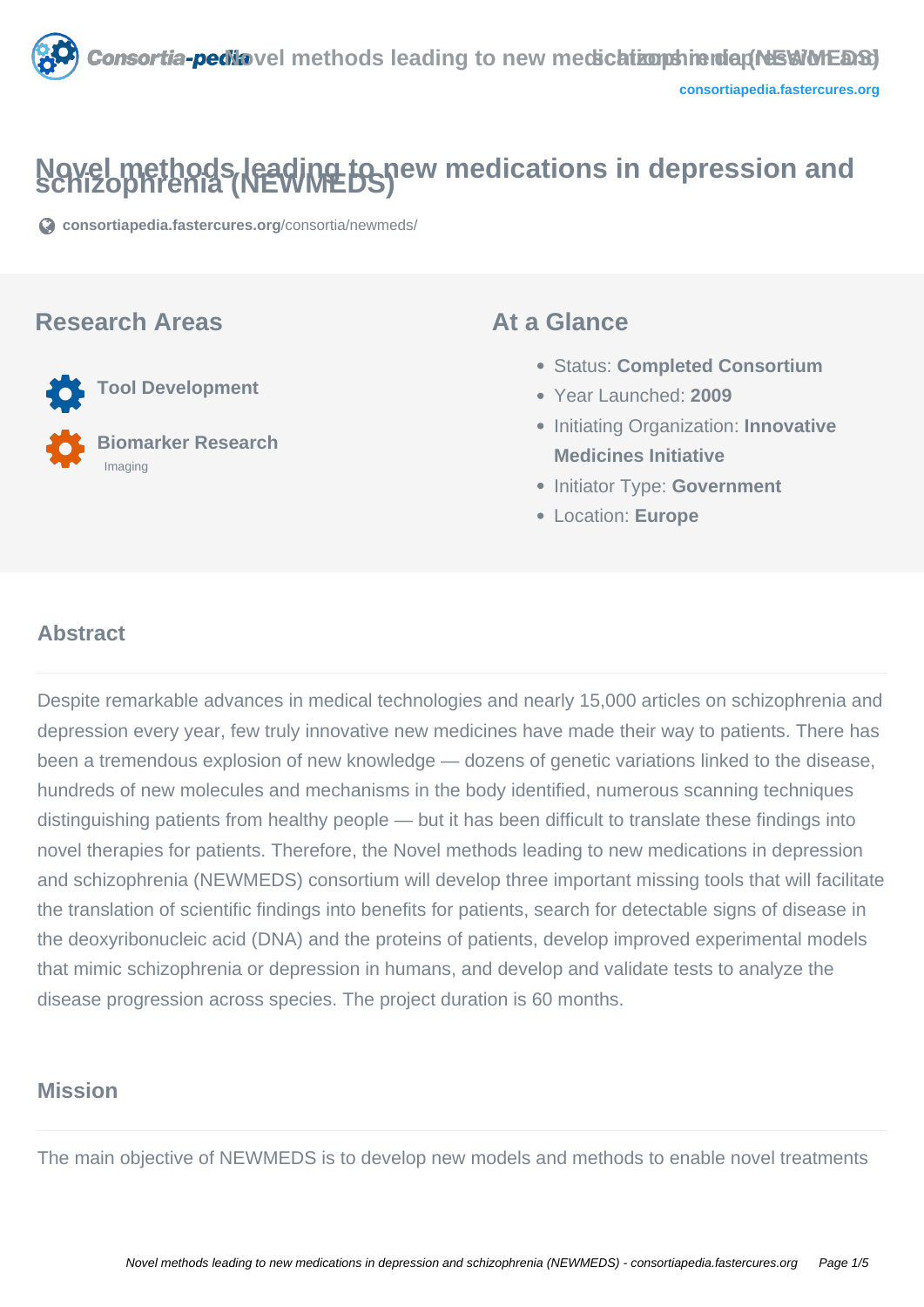

#### **[consortiapedia.fastercures.org](http://consortiapedia.fastercures.org/)**

for schizophrenia and depression. NEWMEDS will focus on developing new animal models that use brain recording and behavioral tests to identify innovative and effective drugs for schizophrenia. It will develop standardized paradigms and acquisition and analysis techniques to apply brain imaging, especially functional magnetic resonance imaging (fMRI) and positron emission tomography (PET) to drug development. It will examine how new genetic findings (duplication and deletion or changes in genes) influence the response to various drugs and whether this information can be used to choose the right drug for the right patient. And finally, it will attempt to develop new approaches for shorter and more efficient trials of new medication — trials that may require fewer patients and give faster results.

#### **Consortium History**

Jan. 9, 2009: Project started May 2013: NEWMEDS presented results at the Innovative Medicines Initiative (IMI) Joint Undertaking (JU) Stakeholder Forum in Brussels January 2014: Scientists from the NEWMEDS project published a paper in Nature revealing the impact of schizophrenia genes in healthy carriers June 2014: NEWMEDS published a paper in the Journal of Clinical Psychiatry

#### **Structure & Governance**

The project coordinator is the intermediary between IMI-JU and the consortium in all scientific and industry-related concerns. The Managing Entity is the second intermediary between IMI-JU and the consortium and is concerned with contractual and funding-related matters concerning the participating academic institutions and small to medium-sized enterprises (SMEs). Together they form the project executive, with the assistance of the deputy coordinator and an appointed legal advisor. Each Work Package has an academic lead and a deputy lead from industry. They are jointly responsible for the milestones and deliverables of their Work Packages and for engaging and communicating with all partners. The Project Governing Board consists of one representative nominated by each of the participating institutions that comprise the consortium.

 H. Lundbeck A/S is responsible for overall coordination of NEWMEDS. King's College London operates as the Managing Entity for all participating academic institutions and SMEs. The day-to-day management is the responsibility of GABO:mi, which also functions as the central contact point for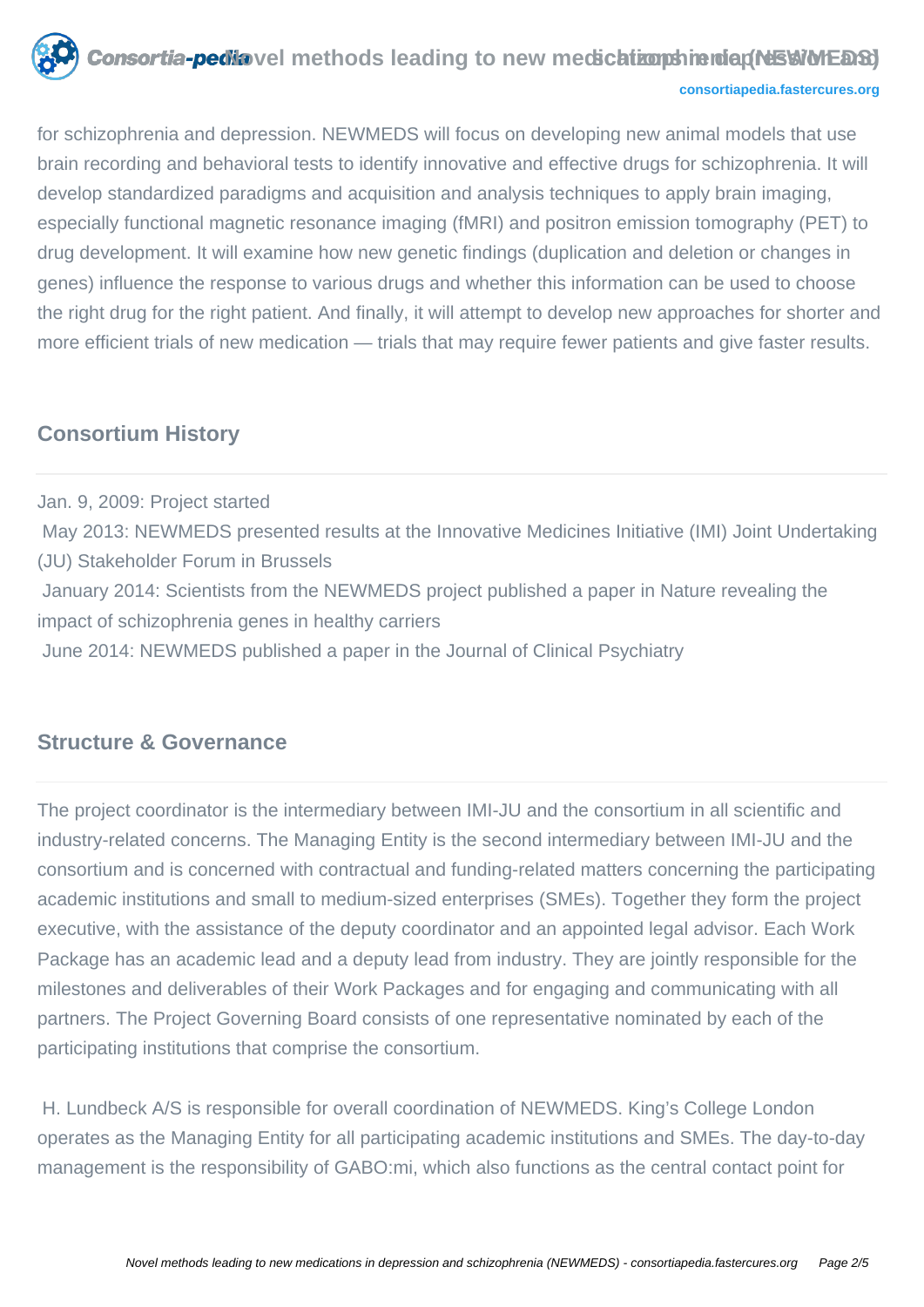

**[consortiapedia.fastercures.org](http://consortiapedia.fastercures.org/)**

everyone involved in this project.

 Project Coordinator Tine Bryan Stensbøl Discovery Pharmacology Research

 Managing Entity of IMI Beneficiaries Shitij Kapur King's College London

 Project Office Kathrin Stoller Project Manager phone: +49 (0)89 288 104 15 fax: +49 (0)89 288 104 915

#### **Financing**

This project is funded by IMI, a public-private partnership between the European Union (EU) and the European Federation of Pharmaceutical Industries and Associations (EFPIA), resources of which are composed of financial contribution from the EU Seventh Framework Programme and EFPIA companies' in kind contribution. Large pharmaceutical companies participating in IMI projects do not receive IMI funding. IMI funding is €8.2 million, EFPIA in kind funding is €12.4 million, and other funding is €2.6 million, for a total cost of €23.2 million.

#### **Intellectual Property**

The IMI intellectual property (IP) policy governs the IP regime of all projects funded by the IMI Joint Undertaking. To assist with specific IP queries, IMI has set up a dedicated IP Helpdesk, which can be contacted by emailing [IMI-IP-Helpdesk@imi.europa.eu](mailto:IMI-IP-Helpdesk@imi.europa.eu). The IMI IP policy can be accessed at [http://www.imi.europa.eu/sites/default/files/uploads/documents/imi-ipr-policy01august2007\\_en.pdf](http://www.imi.europa.eu/sites/default/files/uploads/documents/imi-ipr-policy01august2007_en.pdf)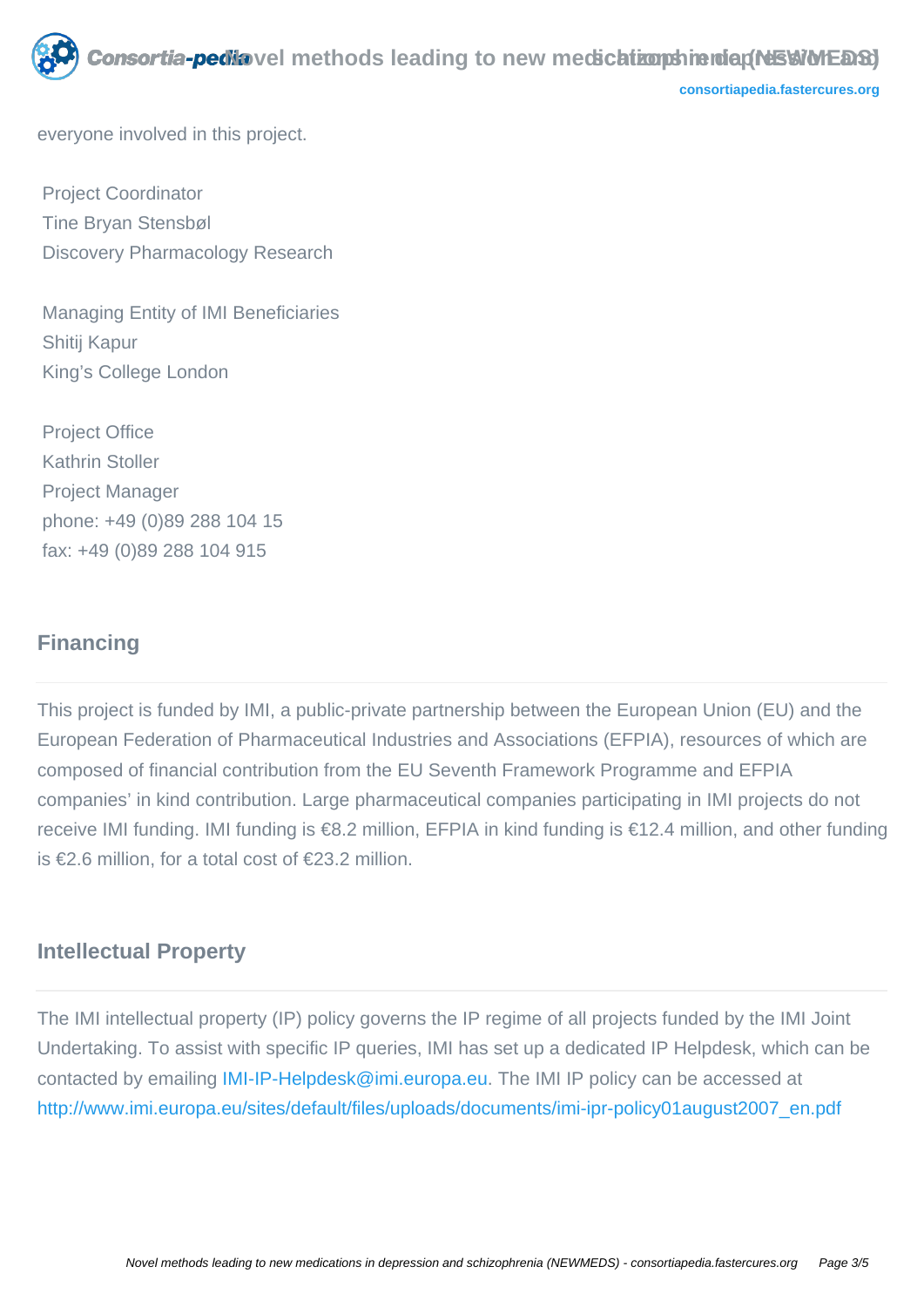

**Nonsortia-pedia** vel methods leading to new medication phrenia (NEWMEDS) **[consortiapedia.fastercures.org](http://consortiapedia.fastercures.org/)**

## **Data Sharing**

According to IMI's IP policy, the participants undertake to disseminate the data as soon as reasonably practicable but not later than one year after the termination or expiry of the project. The project agreement shall include a description of the material, which must be disseminated in accordance with the IP policy and referenced in the grant agreement. If the participants do not disseminate within such time periods without good reason, then the Executive Office has the right to disseminate such results in a manner consistent with the grant agreement.

 NEWMEDS lists tools for dissemination on its website at [http://www.newmeds](http://www.newmeds-europe.com/en/dissemination.php)[europe.com/en/dissemination.php](http://www.newmeds-europe.com/en/dissemination.php)

# **Links/Social Media Feed**

| Homepage      | http://www.newmeds-europe.com/           |
|---------------|------------------------------------------|
| Other website | http://www.imi.europa.eu/content/newmeds |

## **Points of Contact**

Tine Bryan Stensbøl Discovery Pharmacology Research H. Lundbeck Copenhagen-Valby, Denmark phone: +45 3630 1311 Ext. 33638 email[: tbs@lundbeck.com](mailto:tbs@lundbeck.com)

 Shitij Kapur Institute of Psychiatry King's College London UK phone: +442078480593 email: [Shitij.Kapur@iop.kcl.ac.uk](mailto:Shitij.Kapur@iop.kcl.ac.uk)

Kathrin Stoller